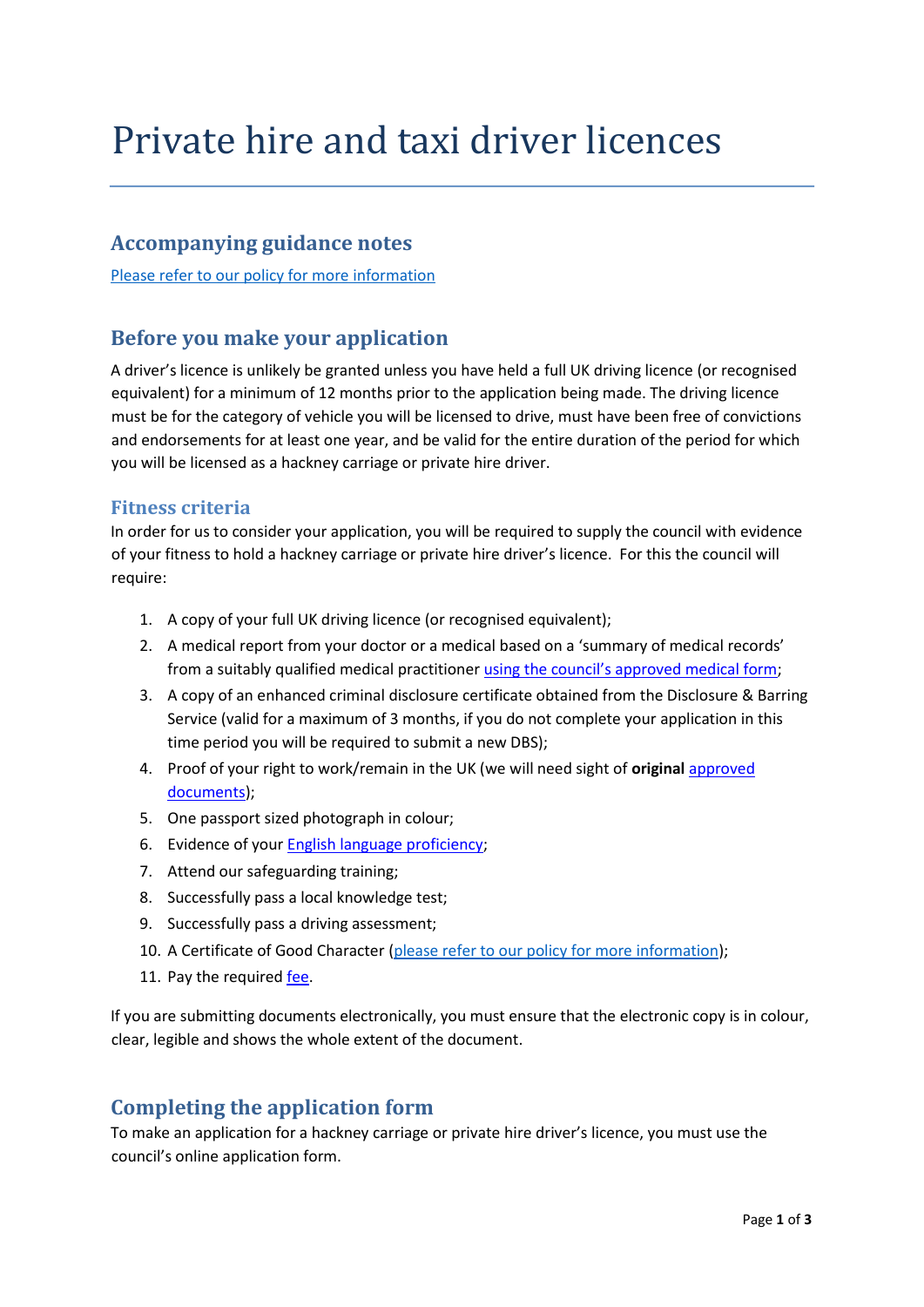- [Make an application for a hackney carriage driver's licence](https://cheltenham.idoxds.com/dsfx/xp/form/launch?xps=DSFX1631608390042)
- [Make an application for a private hire driver's licence](https://cheltenham.idoxds.com/dsfx/xp/form/launch?xps=DSFX1631608406744)

#### **General notes**

- 1. All the fields marked with an asterisk (\*) are mandatory.
- 2. If you have been known by any other name(s), you must declare these to the council.
- 3. You must declare any medical conditions/disabilities that may affect your ability to drive a hackney carriage or private hire vehicle. *Please bear in mind that the council applies higher medical standards for driving a hackney carriage or private hire vehicle and as such conditions that may not affect your ability to drive a normal car may be relevant to driving a hackney carriage or private hire vehicle.*
- 4. DVLA Driving Licence Issue Number



*5.* You must declare ALL convictions (including points/endorsements on your driving licence), cautions, police charges including any details of ongoing investigations and allegations made.

## **What happens after your application is submitted?**

Once you submit your application, you will be issued with an application reference number. Please use this number in all your correspondence.

You will receive an acknowledgement from the council to confirm that your application has been received.

#### **After submitting your application:**

We will contact you to confirm documents received, and any outstanding supporting documents. We will send you details of how to book your knowledge test and safeguarding training, and apply for your enhanced DBS.

There are a number of things you can do without needing to see an officer: